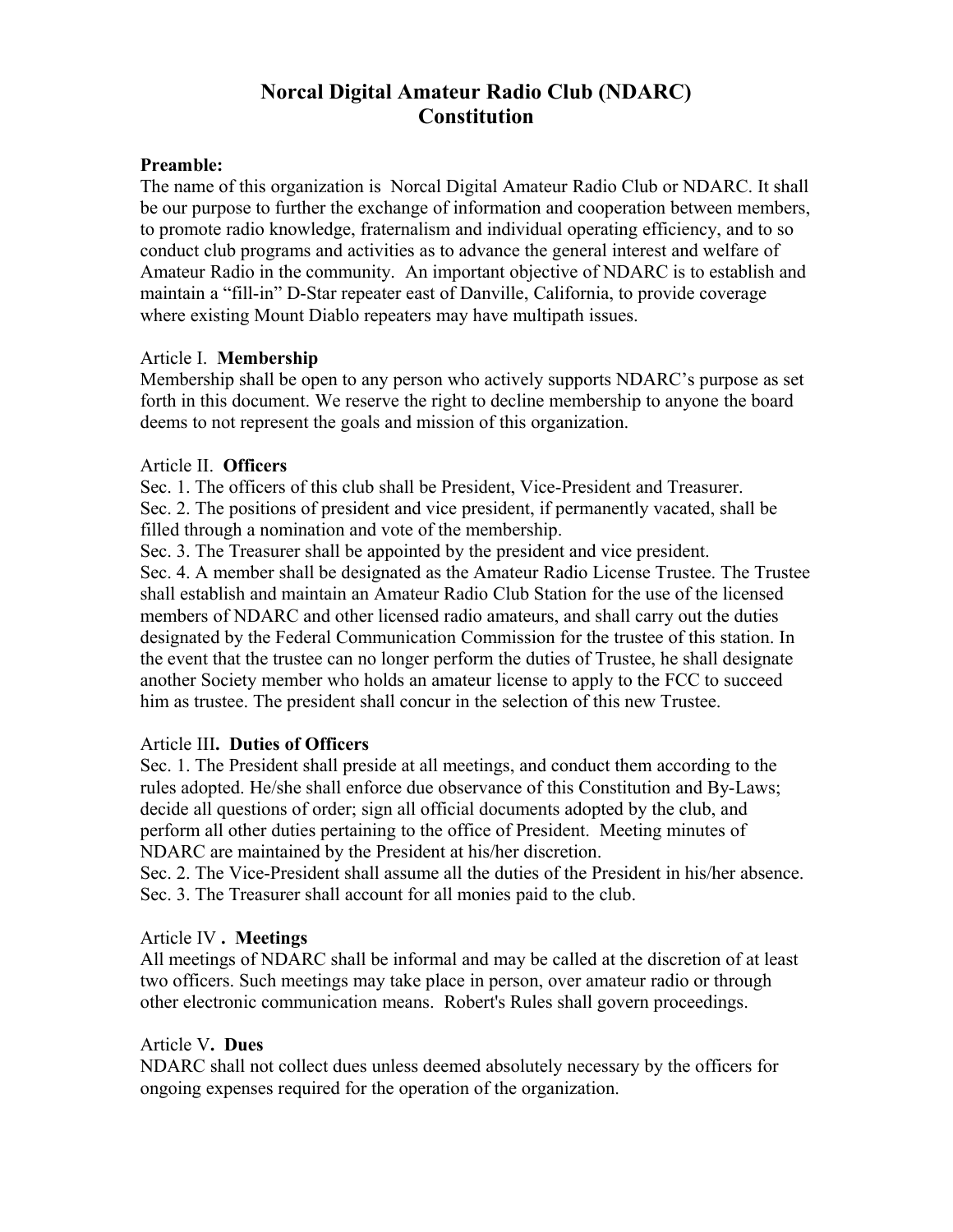### Article VII**. Amendments**

The constitution or By-Laws may be amended by a two-thirds vote of the total membership. Proposals for amendments shall be submitted in writing at a regular meeting and shall be voted on at the next following regular meeting, provided all members have been notified at least one month in advance by mail or email of the intent to amend the constitution and/or By-Laws at said meeting.

Constitution adopted February 14, 2011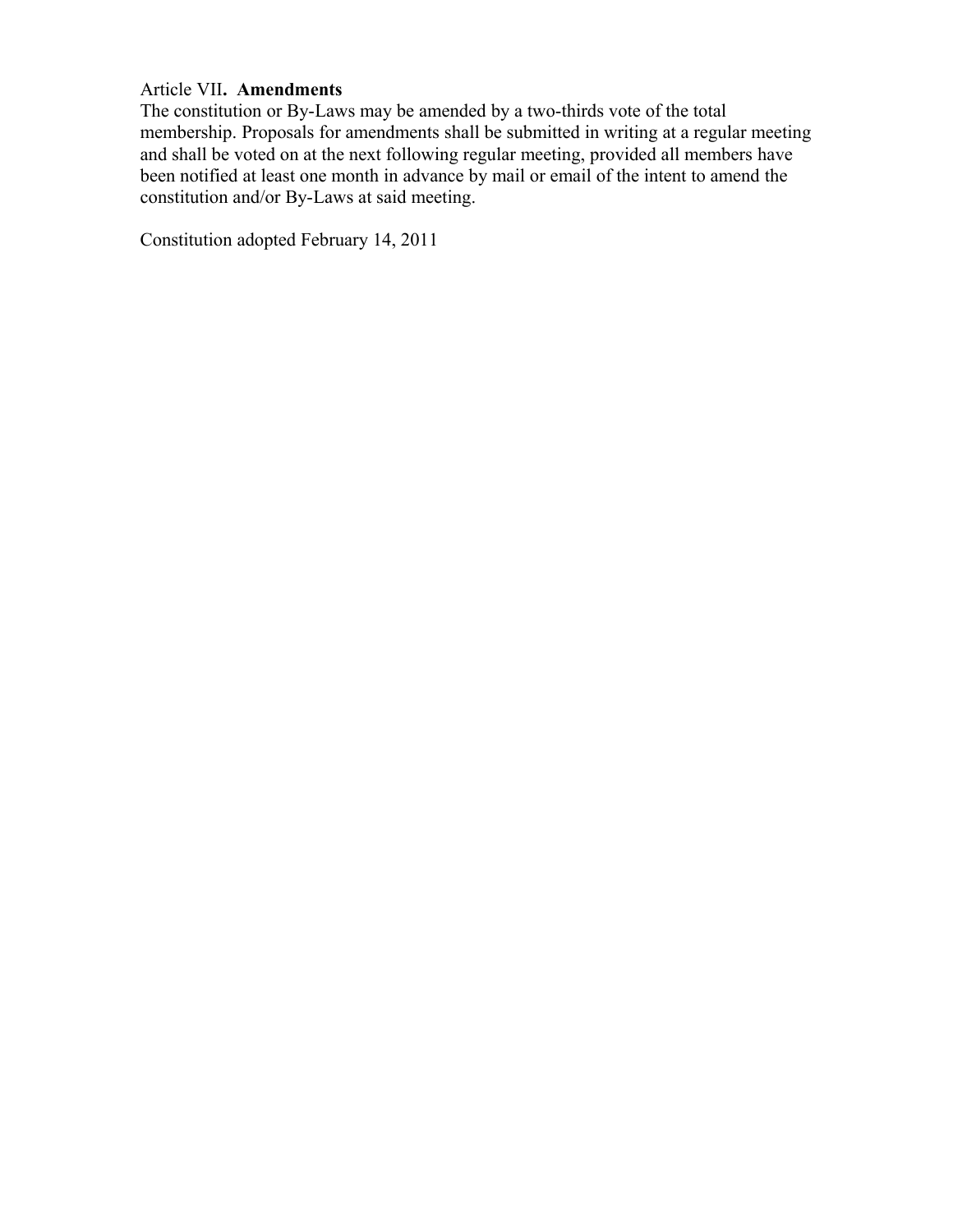## **Norcal Digital Amateur Radio Club (NDARC) By-Laws**

1. **Organization**. The name of this organization is the *Norcal Digital Amateur Radio Club (NDARC).* It is organized as a non-profit amateur radio club within the meaning of section  $501(c)(7)$  of The Internal Revenue Code of 1986 (26 U.S.C.  $501(c)(7)$ ) and section 5 of part 97 of the FCC Regulations supporting The Communications Act of 1934  $(47 \text{ C.F.R. } 97.5(d)(2))$ . However, no filing before the Internal Revenue Service for nonprofit status shall be necessary as long as the organization does not maintain a treasury of its own.

2. **Membership**. Full membership is open to licensed amateurs in good standing as well as to those with an interest in Amateur Radio. Applications for membership shall be submitted at regular meetings.

3. **Governing Board. T**he organization shall be governed by a Board of Directors. This Board shall be comprised of the club's FCC callsign trustee, any and all equipment (repeater) trustees, and a sufficient number of elected directors, of equal number or one less, but not less than 3, to maintain an odd count of directorships. Each position on the Board shall have one vote. Should a person hold more than one position, that person shall have that respective number of votes on the Board. A member cannot be elected to more than one position. The trusteeship positions are not elected positions. Each trustee may select his/her successor. However, with the acquisition of organization-owned equipment, or should a trusteeship become vacant without a successor named, the Board may appoint any member of the organization to that trusteeship position.

4. **Election Procedure.** Periodic elections are not required, but may be requested by at least one existing member. Only members of the organization shall be eligible to vote. Each member shall be able to cast as many votes as there are elected positions to fill. Election to the Board shall occur for the candidate receiving the largest plurality of votes and continue to the next largest plurality until all positions are filled. Should there be a tie vote for any position where there are more candidates than elected positions remaining, the membership will vote again, considering only those candidates and with each member casting a number of votes equal to the number of positions remaining. Should there be an equal or lesser number of candidates seeking election to the Board, they shall be considered elected without an election having taken place. There are no term limits imposed on any elected position.

5. **Dues.** The Board of Directors may set the necessary [annual] membership dues, which may not be increased by more than 25% of its current level without consent of two-thirds of the membership. The initial dues amount shall be zero, and any dues shall be collected in U.S. dollars.

6. **Equipment and Property.** Unless purchased with funds from the organization's treasury, all equipment used by the organization remains the property of the respective trustee. No rights shall affix to the equipment by virtue of its use by the organization or its members nor shall the ownership rights of the trustee be diminished. All equipment purchased by the organization itself, from its treasury, remain property of the